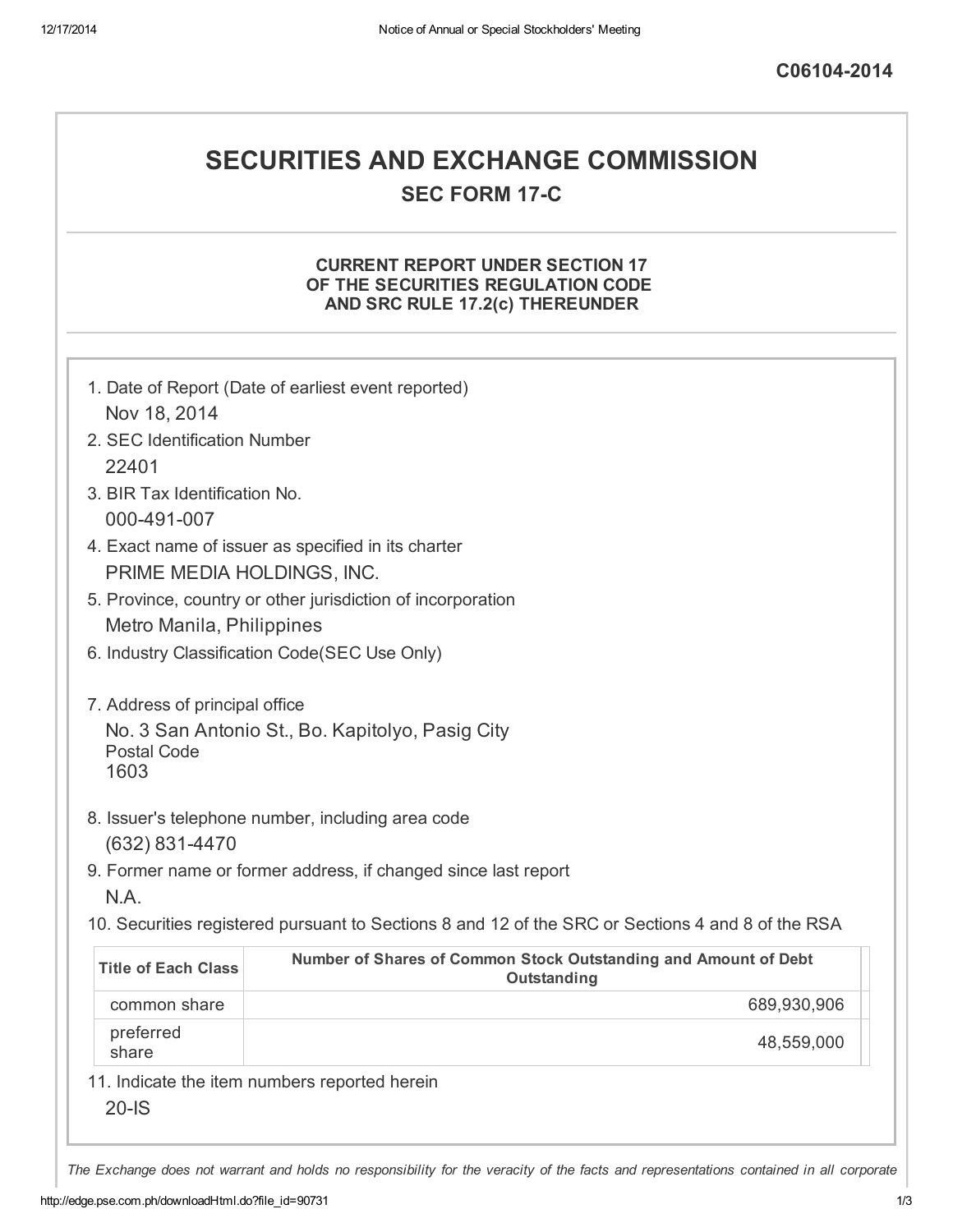disclosures, including financial reports. All data contained herein are prepared and submitted by the disclosing party to the Exchange, and are disseminated solely for purposes of information. Any questions on the data contained herein should be addressed directly to the *Corporate Information Officer of the disclosing party.*

# Prime Media Holdings, Inc. PRIM

#### PSE Disclosure Form 7-1 - Notice of Annual or Special Stockholders' Meeting *References: SRC Rule 17 (SEC Form 17C) and Sections 7 and 4.4 of the Revised Disclosure Rules*

Subject of the Disclosure

Notice of Annual Meeting of the Stockholders

Background/Description of the Disclosure

Notice of Annual Meeting of the Stockholders including the agenda thereof.

#### Type of Meeting

a Annual

◯ Special

| Date of Approval by<br><b>Board of Directors</b> | Nov 18, 2014                                                                                                                                                                                                                                                                                                                                                                                                                                                                                                                    |
|--------------------------------------------------|---------------------------------------------------------------------------------------------------------------------------------------------------------------------------------------------------------------------------------------------------------------------------------------------------------------------------------------------------------------------------------------------------------------------------------------------------------------------------------------------------------------------------------|
| Date of<br>Stockholders'<br><b>Meeting</b>       | Dec 19, 2014                                                                                                                                                                                                                                                                                                                                                                                                                                                                                                                    |
| <b>Time</b>                                      | 9:00AM                                                                                                                                                                                                                                                                                                                                                                                                                                                                                                                          |
| <b>Venue</b>                                     | Metroclub, Rockwell, Estrella St., Guadalupe Viejo, Makati City                                                                                                                                                                                                                                                                                                                                                                                                                                                                 |
| <b>Record Date</b>                               | Dec 2, 2014                                                                                                                                                                                                                                                                                                                                                                                                                                                                                                                     |
| Agenda                                           | 1. President's Report and Annual Report (2013), 2. To consider and adopt the<br>Audited Financial Statement of the year ended 31 December 2013, 3. ratify all acts of<br>the Board of Directors for the year 2013 and 2014, 4. To appoint the external auditor<br>of the Company for the ensuing year, 5. to elect the directors and independent<br>directors of the Company for the ensuring year, and 6. to Transact such other<br>business as may properly come before the meeting at any time after adjournment<br>thereof. |